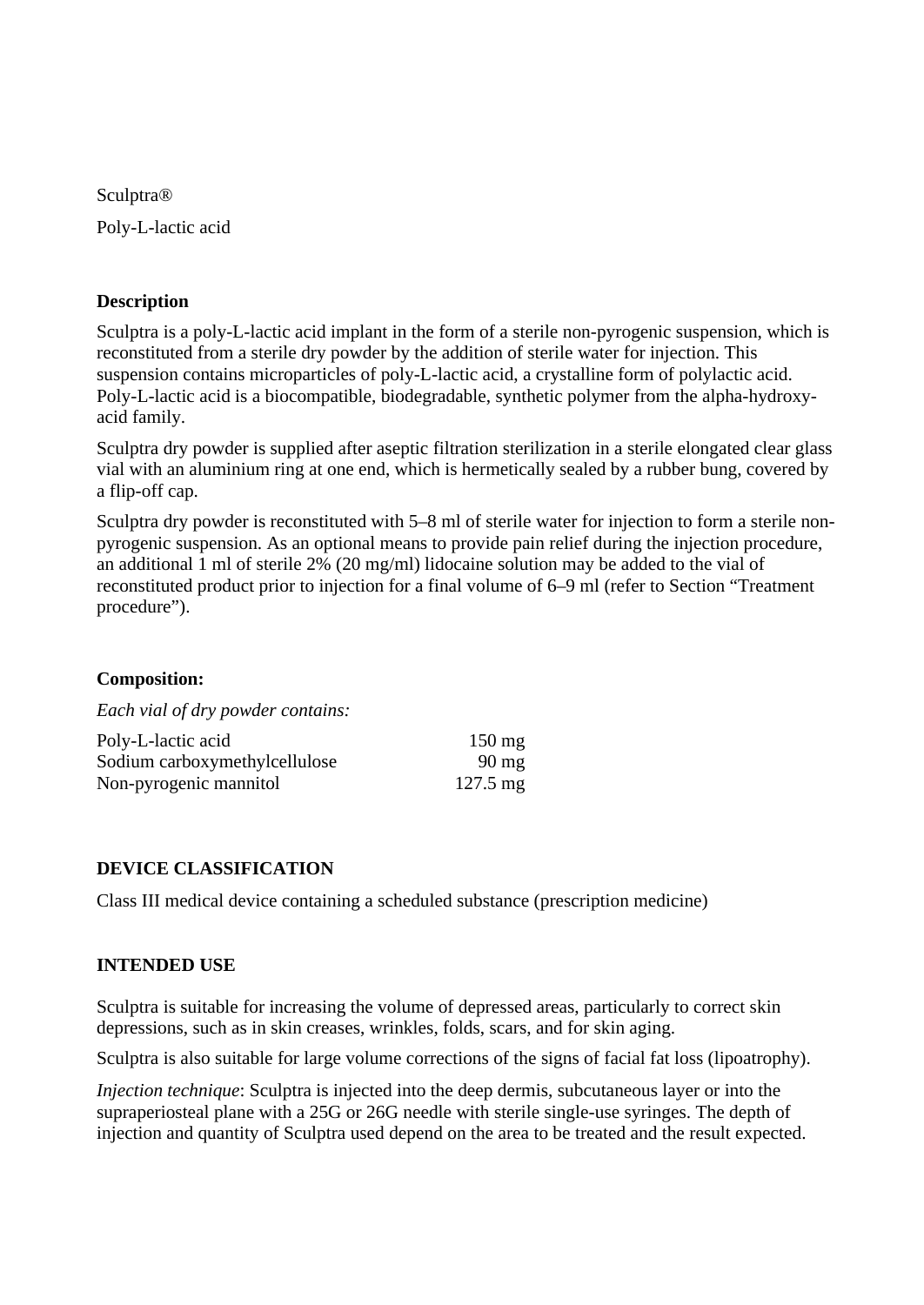Because the treatment effects for Sculptra appear gradually over a few weeks, for the first treatment session a limited correction should be performed. The patient should then be reevaluated no sooner than four weeks post-treatment to determine if additional correction is needed. See section "Treatment procedure" for additional information.

## **CONTRAINDICATIONS**

- Do not use in patients with a history of hypersensitivity to any of the constituents of the product.
- Do not use reconstituted Sculptra product supplemented with lidocaine in patients with a history of hypersensitivity to lidocaine or other amide-type local anaesthetics.
- Do not use in patients with severe allergies manifested by a history of anaphylaxis or history or presence of multiple severe allergies.
- Do not use when there is active disease, such as inflammation (skin eruption such as cysts, pimples, rashes or hives), infection or tumours, in or near the intended treatment site, until the underlying process has been controlled.

## **WARNING**

- Sculptra should only be used in the deep dermis, subcutaneous layer or in the supraperiosteal plane. Improper injection techniques such as superficial placement, excessive amount of product or incorrect reconstitution may lead to appearance of papules or nodules at the injection site. Massaging the treatment area to ensure proper distribution of the product may minimise the appearance of such papules or nodules.
- This product must not be injected intramuscularly or intravascularly. Localised superficial necrosis and scarring may occur after injection in or near vessels. It is thought to result from the injury, obstruction, or compromise of blood vessels. Special caution should be taken if the patient has undergone a prior surgical procedure in the planned treatment area. Areas with limited collateral blood flow has an increased risk of ischaemia. Aspiration prior to injection is recommended.
- Unintentional introduction of soft tissue fillers into the vasculature in the face may lead to embolisation, occlusion of the vessels, ischaemia, necrosis or infarction at the implant site or in the area supplied by the blood vessels affected. Rare but serious adverse events include temporary or permanent vision impairment, blindness, cerebral ischaemia or cerebral haemorrhage leading to stroke, skin necrosis, and damage to underlying facial structures. Immediately stop the injection if any of the following symptoms occurs, including changes in vision, signs of a stroke, blanching of the skin, or unusual pain during or shortly after the procedure. Patients should receive prompt medical attention and possibly evaluation by an appropriate health care practitioner specialist, should an intravascular injection occur.
- Do not over-correct (overfill) a contour deficiency, because the depression should gradually improve within several weeks as the treatment effect of Sculptra occurs. If an overcorrection occurs, the area concerned should be thoroughly massaged to ensure proper distribution of the product.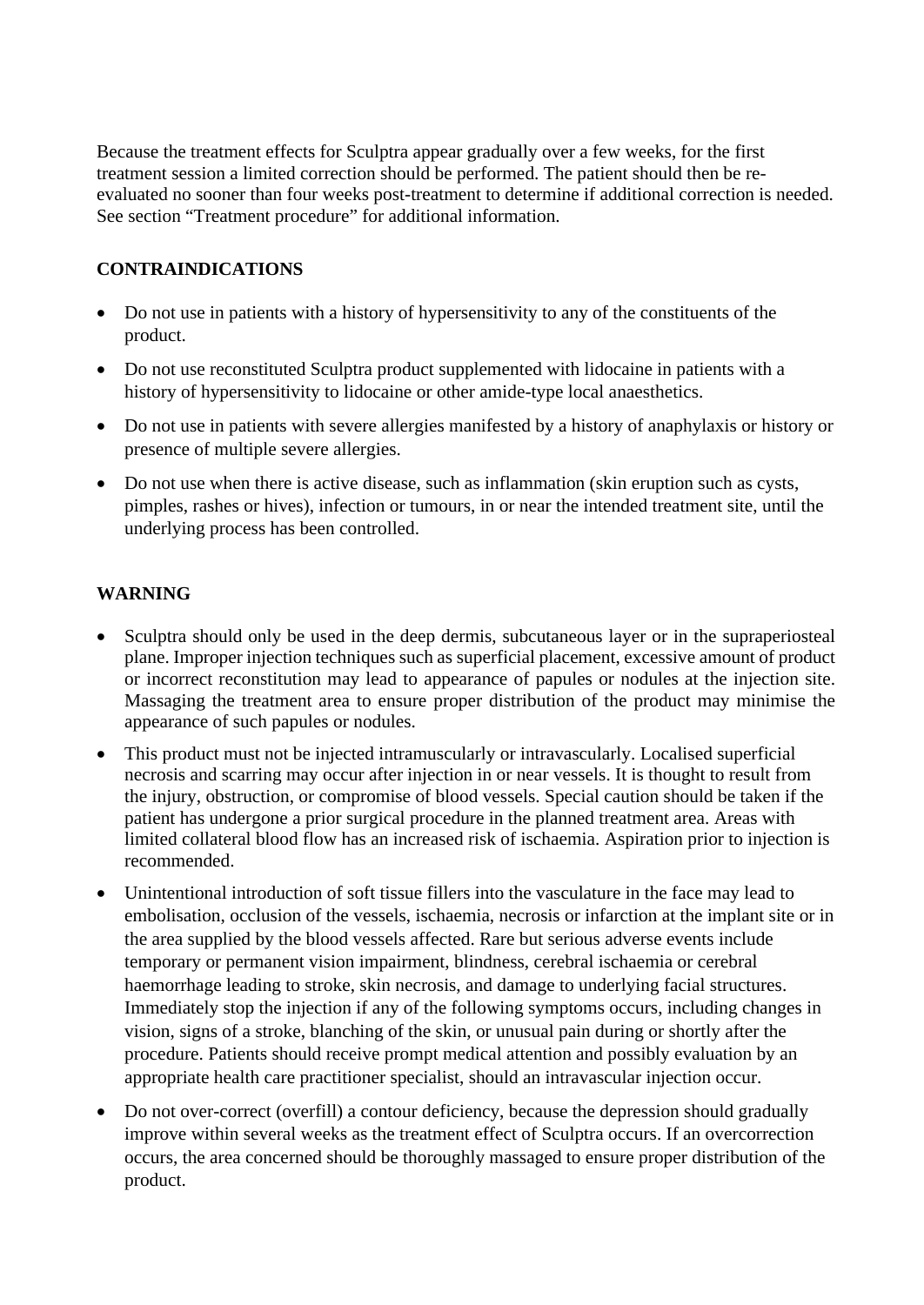- Do not inject into the red area of the lip (vermillion).
- Sculptra vials are for single patient and single session use only in order to avoid contamination. Discard immediately after use. Do not reuse or do not resterilize the vial. Do not use if package or vial is opened or damaged.
- Always reconstitute the powder with sterile water for injection.

# **PRECAUTIONS**

- Health care practitioners are encouraged to discuss all potential risks of soft tissue injection with their patients prior to treatment and ensure that patients are aware of signs and symptoms of potential complications.
- This product should only be used by health care practitioners who have appropriate training, experience, and knowledge about the product use and the anatomy at and around the site of injection in order to minimise the risks of potential complications (such as formation of papules/nodules, perforation of vessels, or trauma to nerves and other vulnerable structures).
- Injection procedures are associated with a risk of infection. Aseptic technique and standard practice to prevent cross-infections are to be followed.
- Patients with bleeding disorders or patients using substances that affect platelet function, thrombolytics or anticoagulants may, as with any injection, experience increased bruising, haematoma or localised bleeding at injection site.
- Interactions of Sculptra with previous implants, or concomitantly administered drugs other than lidocaine, have not been studied. Reconstituted Sculptra suspension mixed with devices or drugs other than lidocaine has not been studied.
- Injection too superficially, or in facial areas with thin skin, such as the periorbital area or peri-oral areas, may result in contour irregularities and palpable lumps.
- Injection procedures can lead to reactivation of latent or subclinical herpes viral infections.
- This product should be used with caution in patients on immunosuppressive therapy.
- Patients with unattainable expectations are not suitable candidates for treatment.
- Formation of keloids or hypertrophic scars may occur after dermal filler injections including Sculptra injections.
- If laser treatment, chemical peeling or any other procedure based on active dermal response is performed after treatment with Sculptra, there is a possible risk of eliciting an inflammatory reaction at the implant site. This also applies if Sculptra is administered before the skin has healed completely after such a procedure.
- The patient should avoid excessive sun, UV lamp exposure and extreme temperatures until any initial swelling and redness has resolved.
- The safety of Sculptra for use during pregnancy, in breastfeeding women or in patients under 18 years has not been established.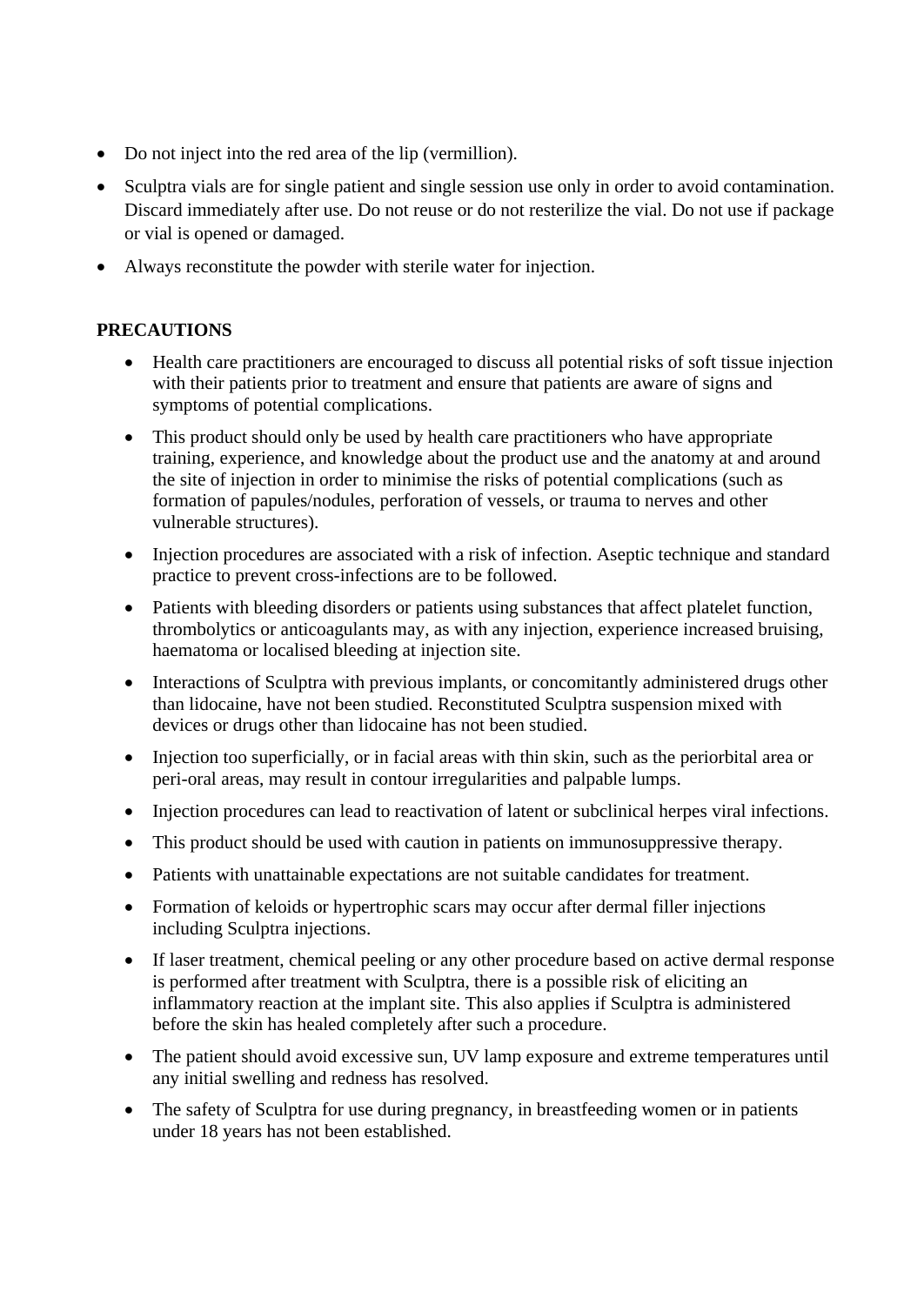In addition the following precautions should be observed if lidocaine is added to the reconstituted Sculptra suspension prior to treatment:

- Only a sterile lidocaine solution should be added to the reconstituted Sculptra suspension just before the injection procedure. See the section "Treatment procedure" for additional procedural information.
- Consider safety risks associated with the use of lidocaine, including possible toxic effects in patients with increased sensitivity and accumulating levels of lidocaine if used concurrently with other administration. For specific safety information, refer to the product labelling for the lidocaine solution used.

## **ADVERSE EVENTS**

The anticipated injection-procedure related reactions include transient bleeding from the needle stick, pain, localised redness, bruising, haematoma, or oedema, which generally resolve within 2–6 days.

*Post-Marketing Surveillance*. The following post marketing adverse events have been reported from worldwide sources after treatment with Sculptra (non-exhaustive list). The rate of reporting is based on the number of estimated treatments performed.

| $1/1$ 000 $-$<br>1/10 000 | Papules/nodules; Swelling/oedema; Mass/induration; Device ineffective.                                                                                                                                                                                                                                                                                                                                                                                                                                                                                                                                                                                                                                                                                                                                                                                                                  |
|---------------------------|-----------------------------------------------------------------------------------------------------------------------------------------------------------------------------------------------------------------------------------------------------------------------------------------------------------------------------------------------------------------------------------------------------------------------------------------------------------------------------------------------------------------------------------------------------------------------------------------------------------------------------------------------------------------------------------------------------------------------------------------------------------------------------------------------------------------------------------------------------------------------------------------|
| $1/10000 -$<br>1/100 000  | Pain/tenderness; Erythema; Granuloma/foreign body reaction; Bruising/bleeding;<br>Inflammation; Eye disorders including dry eyes, eye pain, eye swelling, eyelid<br>ptosis, eyelid oedema, increased lacrimation, and visual impairment such as<br>blindness, blurred vision, and reduced visual acuity; Other injection site reactions<br>and skin reactions including burning sensation, dryness, exfoliation, irritation,<br>nerve injury, discomfort, and warmth; Infection/abscess including pustule,<br>cellulitis and purulent discharge; Discoloration/pigmentation; Neurological<br>symptoms including facial paralysis, hypoaesthesia, tremor and paraesthesia;<br>Pruritus; Hypersensitivity/angioedema; Asymmetry/deformity including cutaneous<br>contour deformity; Scar/scab/skin atrophy; Rash and Ischemia/necrosis including<br>pallor, ulcer and vascular occlusion. |
| <1/100000                 | Acne; Urticaria; Dermatitis; Device dislocation; Blisters/vesicles; Reactivation of<br>herpes infection; Muscle disorders including muscle twitching and muscular<br>weakness; Discharge; Capillary disorders such as telangiectasia; Encapsulation;<br>Extrusion of device; Non-dermatological events including anxiety, arthralgia,<br>chills, depression, diarrhoea, dizziness, dyspnoea, emotional distress, fatigue,<br>headache, influenza like illness, insomnia, malaise, nausea, pyrexia, sinusitis, and<br>vomiting; Other dermatological events including localised alopecia, skin tightness<br>and skin wrinkling.                                                                                                                                                                                                                                                          |

Subcutaneous papules, invisible but palpable, or visible nodules including periorbital nodules, or areas of induration have been noted in the injection area and may be due to over-correction. Nodules are occasionally associated with inflammation or discolouration.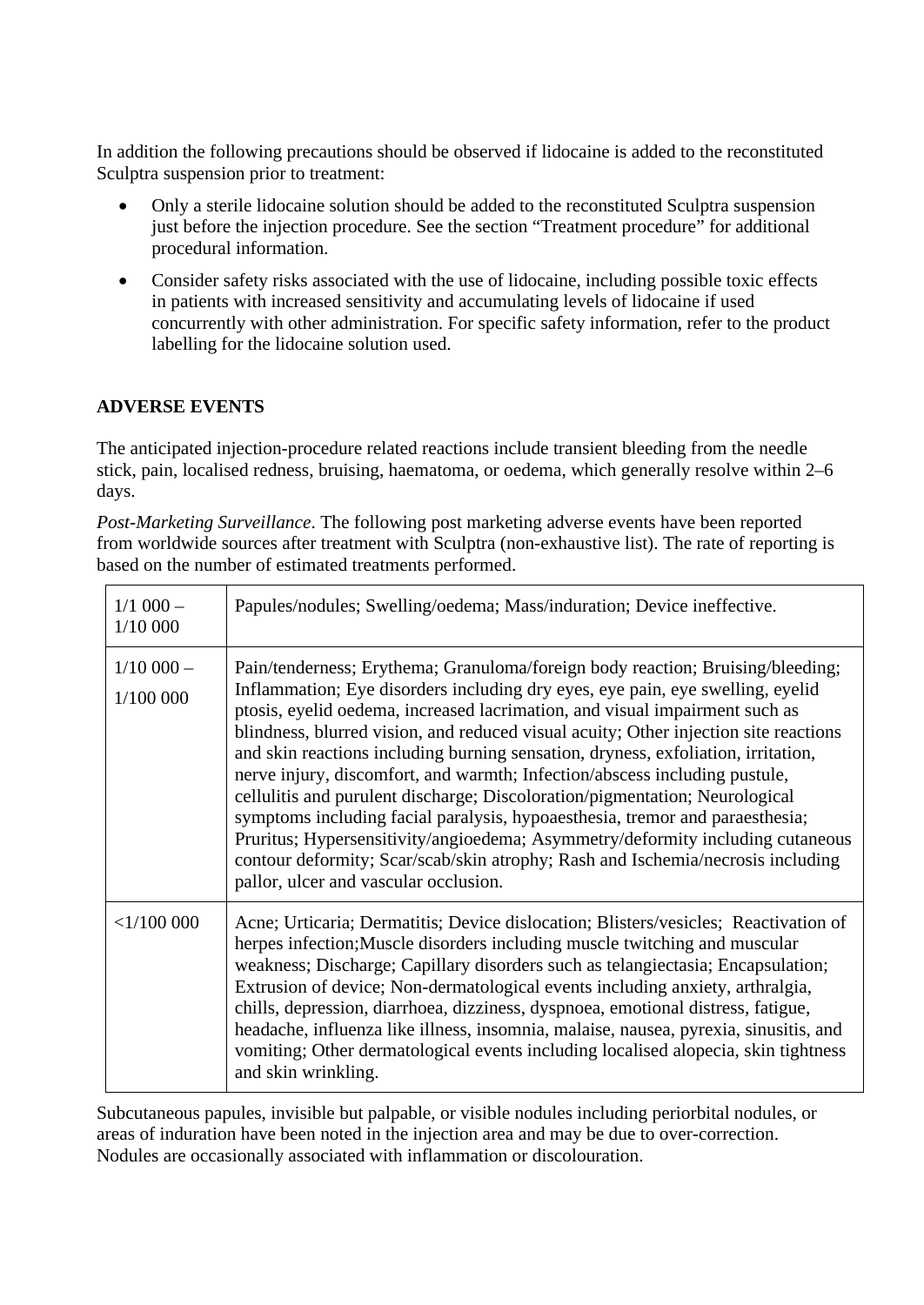The early occurrence of subcutaneous nodules at the injection site (within 3–6 weeks after treatment) may be minimised by adhering to proper dilution and injection techniques (see sections "Treatment procedure" and "Intended use").

Delayed occurrences of subcutaneous nodules at the injection site (within 1–14 months postinjection) have been reported with sometimes a prolonged duration of up to 2 years.

For nodular areas or late granuloma formation, in some cases, they resolved spontaneously or following treatment with multiple intralesional injections of corticosteroids and/or antineoplastic agents (e.g. 5-fluorouracil). Surgical excision of the nodules was sometimes required when they were larger in size, occurring in difficult anatomical regions (e.g. lower eyelid) or persisting after other treatments.

Vascular compromise may occur due to an inadvertent intravascular injection or as a result of vascular compression associated with implantation of any injectable product. This may manifest as blanching, discolouration, necrosis or ulceration at the implant site or in the area supplied by the blood vessels affected; or rarely as ischemic events in other organs due to embolisation. Rare but serious cases of ischemic events associated with temporary or permanent vision impairment, blindness, cerebral ischaemia or stroke have been reported following facial aesthetic treatments.

For patients who have experienced clinically significant reactions, a decision for retreatment should take into consideration the cause and significance of previous reactions.

For reporting of adverse events, contact your local Galderma representative or distributor for this product.

# **TREATMENT PROCEDURE**

#### *Reconstitution instructions*

Sculptra is reconstituted in the following way:

1. Remove the flip-off cap from the vial and clean the penetrable stopper of the vial with an antiseptic.

Please note that the following steps 2–5 should be performed, irrespective of the final desired reconstitution volume. This allows for air pressure relief in the vial and sufficient head-space when shaking the vial to dissolve the content.

2. Attach an 18 G sterile needle to a sterile single use 5 mL syringe.

3. Draw 5 mL of sterile water for injections into the 5 mL syringe.

4. Introduce the 18 G needle into the stopper of the vial, find the open slit in the stopper and slowly add all sterile water for injection into the vial letting the water flow on to the inner wall of the vial. Remove the syringe and needle.

5. Shake the vial vigorously by hand or by single vial swirling agitator for about 1 minute to dissolve the excipients. Inspect the vial for any remaining lumps, and if needed shake more. A translucent suspension with some foam on the top will be obtained.

6. If desired, add up to 3 ml of additional sterile water for injection using the syringe and a new 18G needle. Remove the syringe and needle. Shake again in order to get a homogenous suspension.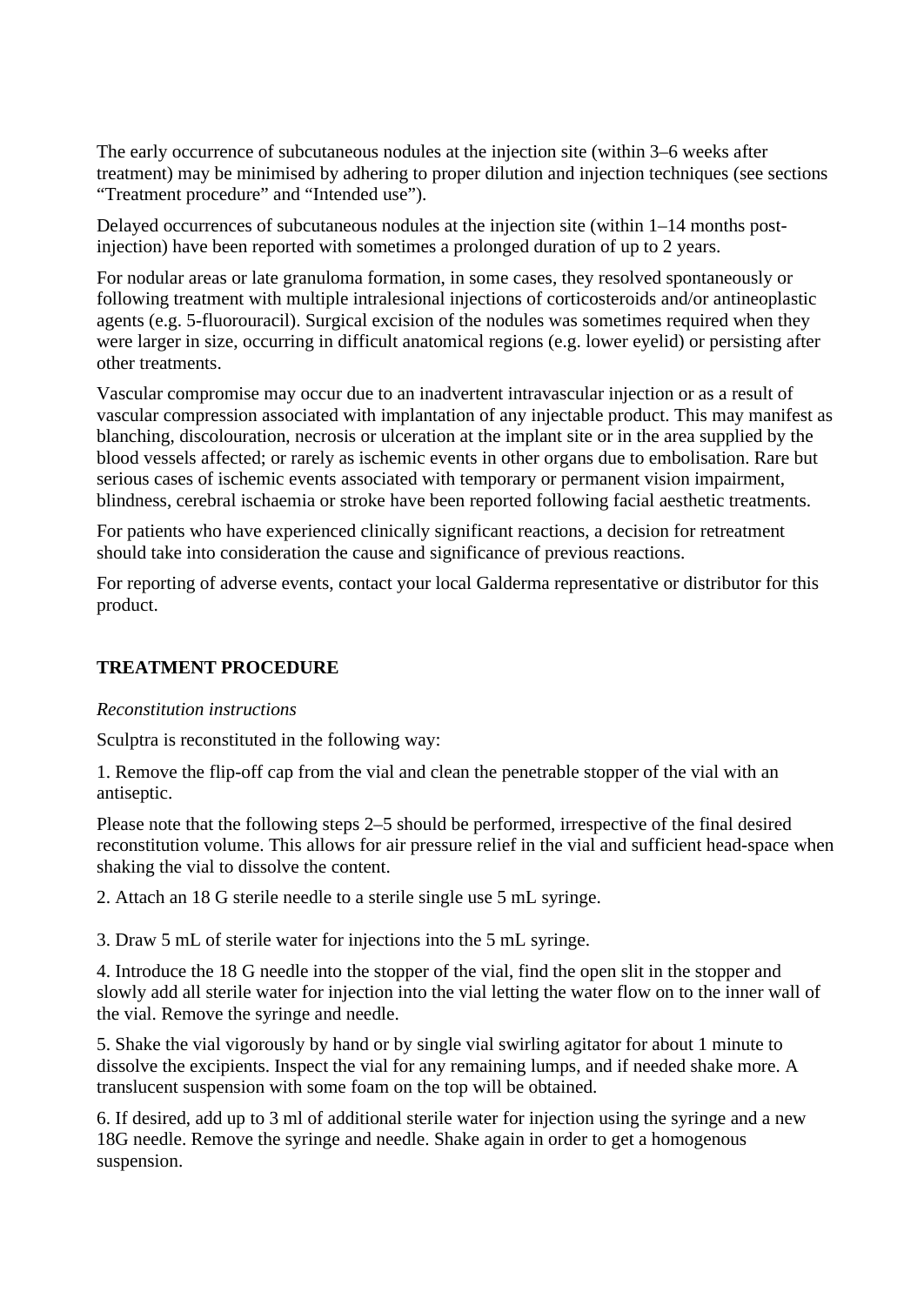Following reconstitution, Sculptra can be used immediately or may be stored for up to 72 hours prior to injection. Refrigeration is not required.

7. Product should be gently agitated immediately prior to use. Agitate the vial until a homogenous translucent suspension is obtained. A single vial swirling agitator may be used. As it is a single use vial, discard any material remaining after use or after 72 hours following reconstitution (See "Shelf life and storage conditions").

8. Clean the penetrable stopper of the vial with an antiseptic, and use a new 18 G needle to withdraw the appropriate amount of the suspension (typically 1 mL) into a single-use 1 mL sterile syringe. Tilt the vial horizontally and withdraw suspension from the lower lateral of the vial to avoid withdrawing foam. Do not store reconstituted product in the syringe.

9. Replace the 18 G needle with a 25 G or 26 G sterile needle, before injecting the product into the deep dermis, subcutaneous layer or into the supraperiosteal plane. Do not inject Sculptra using needles of an internal diameter smaller than 25 G or 26 G.

10. To withdraw remaining contents of the vial, repeat steps 7 through 9. Do not inject the foam.

### *Optional addition of local anaesthetic lidocaine*

If desired for the purpose of providing pain relief during the injection procedure, after completion of step 6 of the Reconstitution instructions described above, add another 1 ml of 2% (20 mg/ml) lidocaine solution to the vial immediately prior to injection. Clean the penetrable stopper of the vial with an antiseptic, add the lidocaine solution using a single-use 1 ml sterile syringe and an 18G sterile needle and shake the suspension. Go to step 7 of the Reconstitution instructions described above and complete the procedure. It should be noted that the addition of lidocaine according to these instructions will lead to a final vial volume of 6–9 ml with a lidocaine concentration of 3.3–2.2 mg/ml.

### **Patient Treatment**

A complete medical history should be taken to determine if the treatment is appropriate.

Before treatment with Sculptra, the patient should be informed completely of the indications, contraindications, warnings, precautions for use, possible side effects and mode of administration of Sculptra. Each patient should be informed that the amount of Sculptra and the number of injection sessions will depend on the patient's need and the severity of the depressed area based on the mode of action of the product.

Make sure to work under aseptic and hygienic conditions. Clean the injection site with an antiseptic.

Sculptra powder should be reconstituted extemporaneously with 5–8 ml of sterile water for injection. Prior to injection, optionally add another 1 ml of local anaesthetic lidocaine (20 mg/ml) to the vial.

Sculptra should be injected into the deep dermis or subcutaneous layer. Depending on the anatomical area and goals of treatment, a supraperiosteal administration may be appropriate.

Perform the injections using 25G or 26G needles. To avoid breakage of the needle, do not attempt to bend it before or during treatment. If the needle gets bent, discard it and complete the procedure with a replacement needle.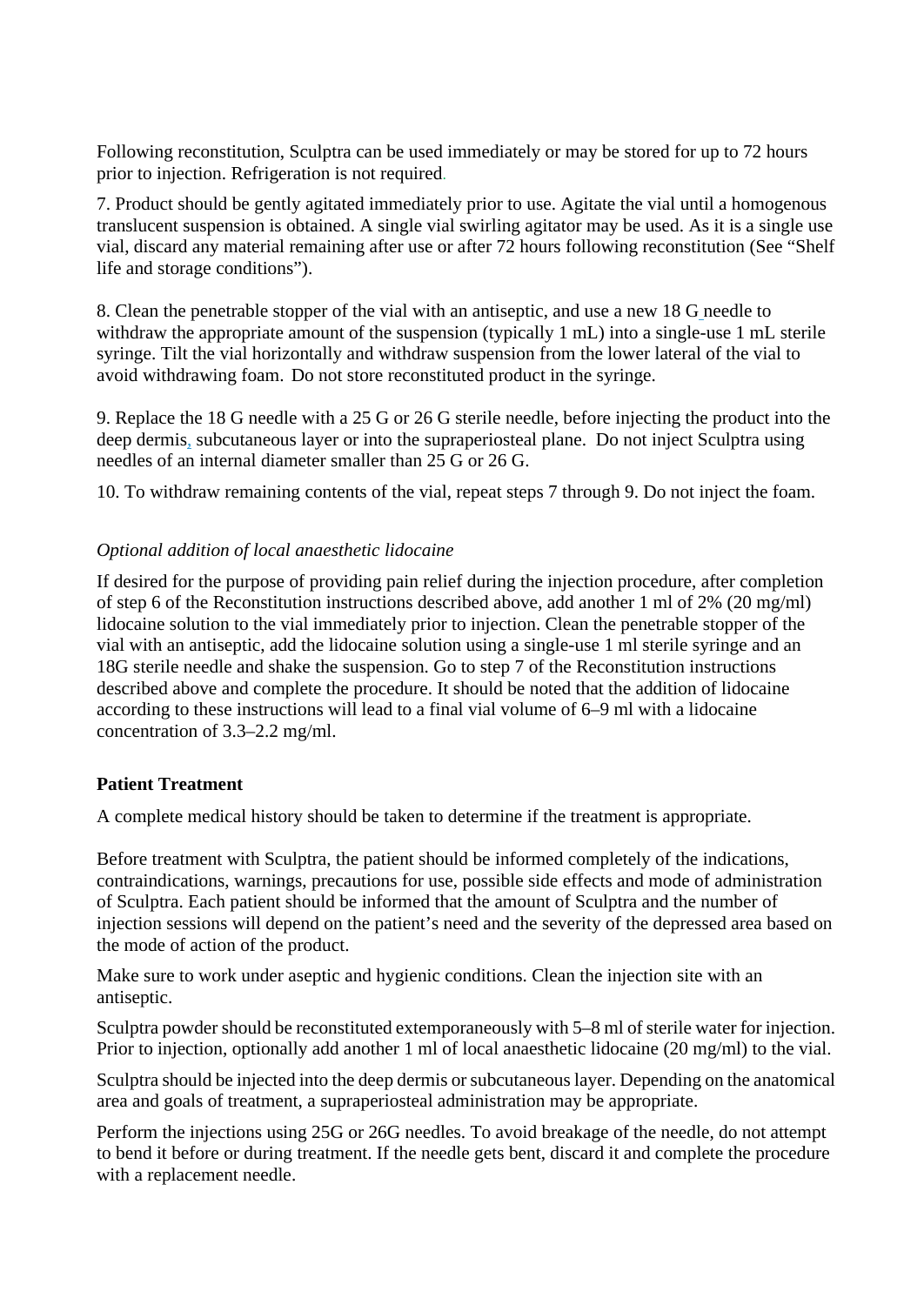To maintain a homogeneous suspension throughout the procedure, intermittently agitate the product in the syringe. Before initial injection, expel a few drops of the product through the attached needle to eliminate air and to check for needle blockage. If the needle becomes occluded or dull during an injection session, replacement may be necessary. If clogging occurs, remove the needle, expel a small amount of product, attach a new sterile needle, then expel a few drops of Sculptra to eliminate the air and re-check for needle blockage.

In order to control the injection depth of Sculptra, stretch/pull the skin opposite to the direction of the injection to create a firm injection surface. The sterile needle, bevel up, should be introduced into the skin at an angle of approximately 30–40 degrees, until the desired skin depth is reached. A change in tissue resistance is felt when the needle crosses from the dermis into subcutaneous layer. If the needle is inserted at too shallow (small) an angle or if the needle tip is not sufficiently advanced, then the needle tip may be in the mid or superficial papillary dermis, the needle bevel may be visible through the skin. In order to minimize the risks of potential complications, inject the product slowly and apply the least amount of pressure necessary. If product is injected too superficially the injected area will blanch immediately or shortly after injection. If this occurs, the needle should be removed and the treatment area gently massaged. In the event that the blanching does not disappear, the patient should not be re-injected.

During the first treatment session with Sculptra, only a limited correction should be made. The patient should then be evaluated at no sooner than four weeks post-treatment to determine if additional correction is needed.

After the injection session, ice (in a suitable cloth, avoiding any direct contact with the skin) should be applied to the treatment area in order to reduce swelling and/or bruising.

It is important to thoroughly massage the treated area(s) to evenly distribute the product (use of an appropriate cream may help to reduce the friction on the skin surface during massaging).

The patient should periodically massage the treated areas for five minutes, five times per day for five days after the treatment to ensure a natural-looking correction.

Sculptra may be visualised with ultrasound imaging and MRI. It is not observed with CT scans and radiography.

# **MODE OF ACTION**

Sculptra consists of a suspension of solid poly-L-lactic particles with a defined narrow particle size distribution and slow degradation kinetics due to high molecular weight and high degree of crystallinity. The particle size and narrow particle size distribution enables the injection of the poly-L-lactic particles into the deep dermis, subcutaneous layer or into the supraperiosteal plane, where they provide soft tissue augmentation that will improve over the course of a few weeks, as the microparticles are gradually surrounded by host connective tissue.

### **STORAGE CONDITIONS**

Do not use after expiry date indicated on the package or if the expiry date or lot number is missing or illegible.

Sculptra powder should be stored at room temperature away from heat (maximum 30°C). Upon reconstitution, Sculptra can be stored up to 72 hours at 2 to 8°C in the refrigerator or at room temperature up to 30°C.